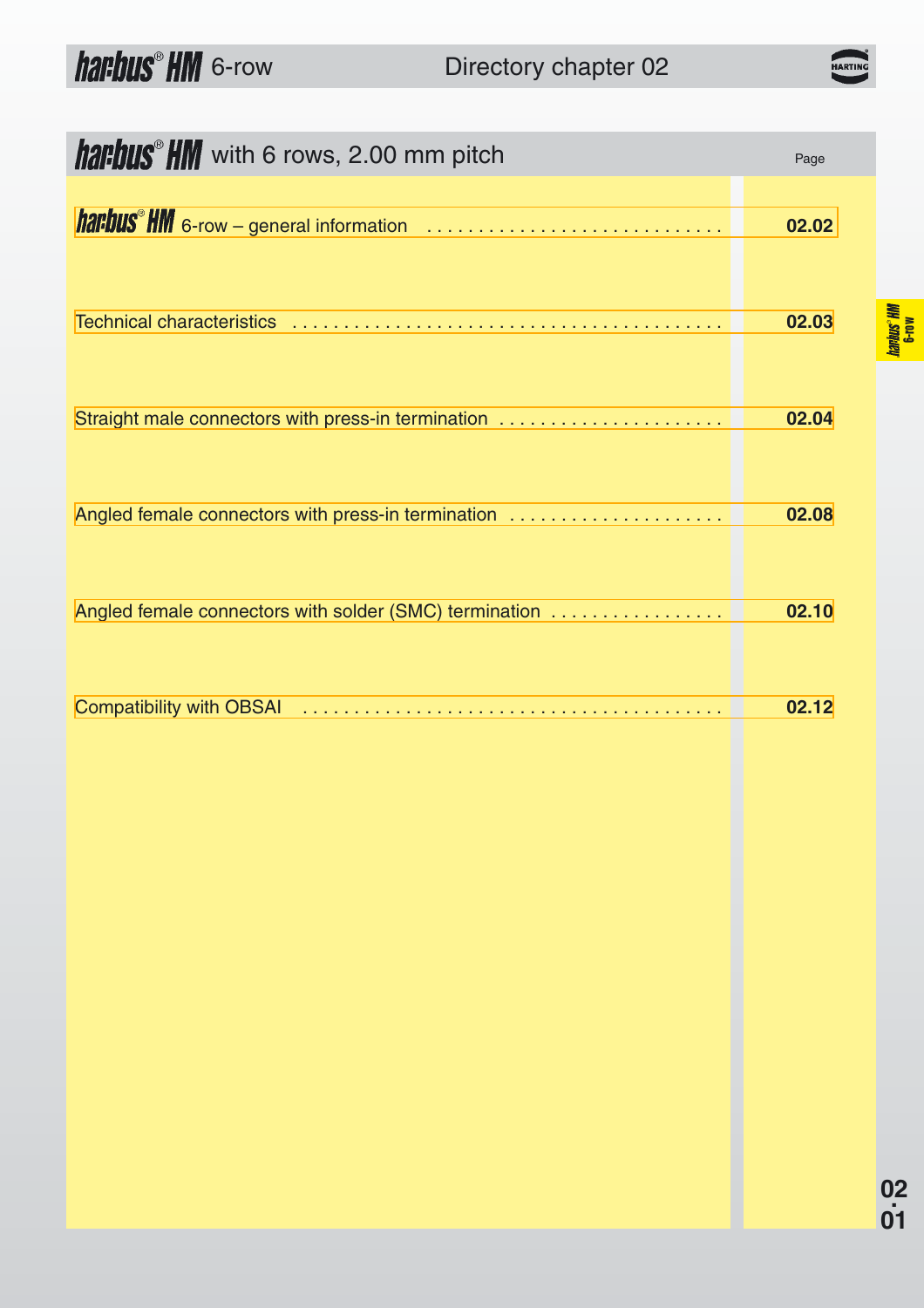#### <span id="page-1-0"></span>General information

In comparison to the standard 5-row har-bus<sup>®</sup> HM series, this new 6-row version offers a significantly higher contact density, thus permitting applications where very high contact density is important. Typically, for a signal transmission of 1.5 Gbps it is possible to obtain 7.5 differential pairs per cm of card edge (see figure 1). For a signal transmission of 2.5 Gbps at least 5 differential pairs per cm of card edge can be obtained (see figure 2).

Male and female connectors are both available with 72 or 144 contacts and can be supplied in reel or tube packaging.

|   |      |           | GIGI                                            |   |   | $- G G + $                  |                  |  | $- G G $       | $+$ |           |           |         |     |
|---|------|-----------|-------------------------------------------------|---|---|-----------------------------|------------------|--|----------------|-----|-----------|-----------|---------|-----|
| B | GIGI |           |                                                 | G | G |                             | $+  -  G G  +  $ |  | $\blacksquare$ |     | $G G +$   |           |         |     |
|   |      |           | $- G G + - G G + - G G + $                      |   |   |                             |                  |  |                |     |           | $ G G $ + |         |     |
|   |      |           | $ G G $ + $ G G $ + $ G G $ + $ G G $ + $ G G $ |   |   |                             |                  |  |                |     |           |           | $- G G$ |     |
|   |      |           | G G I                                           | ÷ |   | $  -  G G  +   -  G G  +  $ |                  |  |                |     |           | GIGI      |         |     |
|   |      | $G G +$ - |                                                 |   |   | $ G G  +  G G  +  G $       |                  |  |                |     | $ G G + $ |           |         | G G |

Figure 1

|                                           |  |  |      |         |  | $G + $   | $ G + $             |  |  |  |
|-------------------------------------------|--|--|------|---------|--|----------|---------------------|--|--|--|
|                                           |  |  |      |         |  |          |                     |  |  |  |
|                                           |  |  |      | $ G + $ |  | $G + $ - | $ G + $             |  |  |  |
|                                           |  |  |      |         |  |          |                     |  |  |  |
|                                           |  |  | l Gi | $^{+}$  |  |          | $ G  +   -  G  +  $ |  |  |  |
| $G G G G G G G G G G G G G G G G G G G G$ |  |  |      |         |  |          |                     |  |  |  |

Figure 2

### Male connectors

Each contact position can be loaded with any of the 12 different contacts lengths shown (see figure 3).



All male connectors can be supplied with end wall, coding pins and guiding system.



#### Female connectors with press-in termination

The 6-row female connector needs comparable space on the daughter card as the 5-row versions, as it has similar outer dimensions. Compared to the male connectors, coding pins and a guiding system are available upon request too.



#### Female connectors in SMC (Surface Mount Compatible) technology

Using the reflow soldering process, these 6-row female connectors in SMC technology can be soldered to the PCB at the same time as other SMC components. So the handling cost can be reduced significantly and there is no need for a separate press-in process. These connectors are made from a high temperature plastic material that can withstand up to 260°C (lead free soldering).To hold the connector securely on the PCB before the solder process, kinked contacts are offered as standard on both connector sides. Further SMC information see chapter 01.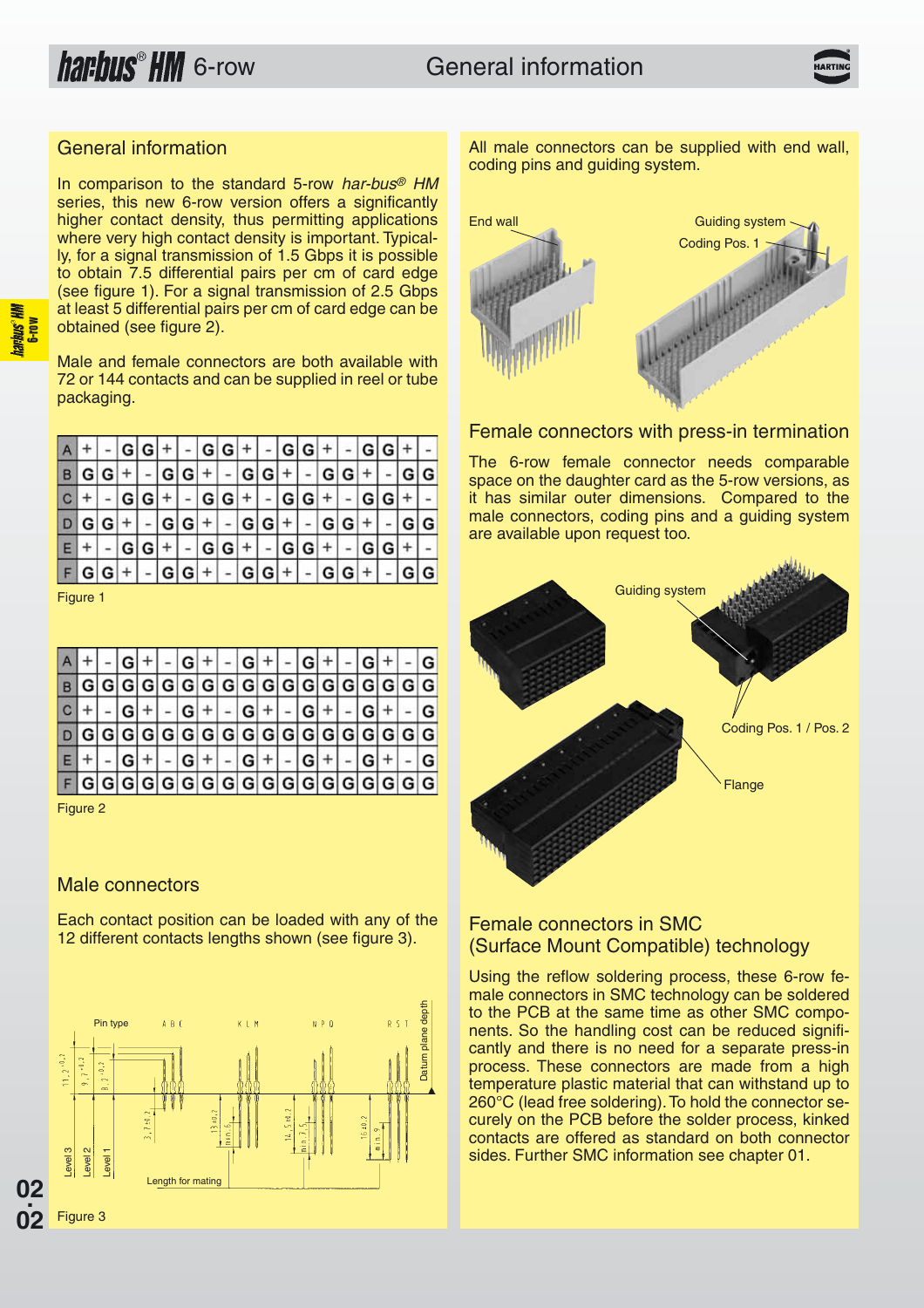## <span id="page-2-0"></span>**harbus<sup>®</sup> HM** 6-row **Technical characteristics**

**HARTII** 

**02.**

<u>をはらす</u><br>02<br>03

harbus<sup>®</sup> HM

| Design                                               | : complementary to IEC 61 076-4-101 (2 mm hard metric specification)                                             |                                                                                                                                        |                   |                          |  |  |  |  |  |  |  |
|------------------------------------------------------|------------------------------------------------------------------------------------------------------------------|----------------------------------------------------------------------------------------------------------------------------------------|-------------------|--------------------------|--|--|--|--|--|--|--|
| Number of contacts                                   |                                                                                                                  | : 72 or 144                                                                                                                            |                   |                          |  |  |  |  |  |  |  |
| <b>Contact spacing</b>                               |                                                                                                                  | : 2.00 mm (1.50 mm between contact rows on the termination side of female<br>connectors)                                               |                   |                          |  |  |  |  |  |  |  |
| <b>Working current</b>                               |                                                                                                                  | $: 1.0 A (24 °C$ temp. raise)<br>1.5 A (52 $\degree$ C temp. raise)<br>2.0 A (88 $^{\circ}$ C temp. raise)                             |                   |                          |  |  |  |  |  |  |  |
| Test voltage U <sub>r.m.s.</sub>                     |                                                                                                                  | : min. 750 V                                                                                                                           |                   |                          |  |  |  |  |  |  |  |
| Contact resistance                                   |                                                                                                                  | : $< 20 \text{ m}\Omega$                                                                                                               |                   |                          |  |  |  |  |  |  |  |
| Impedance (differential)                             |                                                                                                                  | : 100 $\Omega$                                                                                                                         |                   |                          |  |  |  |  |  |  |  |
| Typical differential data rate                       |                                                                                                                  | : $1.5 - 2.5$ Gbps                                                                                                                     |                   |                          |  |  |  |  |  |  |  |
| Temperature range                                    |                                                                                                                  | $: -55 °C  + 125 °C$                                                                                                                   |                   |                          |  |  |  |  |  |  |  |
| during reflow soldering                              |                                                                                                                  | max. 260 °C (peak temperature)                                                                                                         |                   |                          |  |  |  |  |  |  |  |
| Performance level*                                   |                                                                                                                  | : performance level $2 = 250$ mating cycles                                                                                            |                   |                          |  |  |  |  |  |  |  |
|                                                      |                                                                                                                  | performance level $1 = 500$ mating cycles                                                                                              |                   |                          |  |  |  |  |  |  |  |
| <b>Termination technique</b>                         | : press-in for male and female connectors<br>SMC for female connectors, compatible with lead-free solder process |                                                                                                                                        |                   |                          |  |  |  |  |  |  |  |
| <b>Pcb characteristics</b>                           |                                                                                                                  | : min. 1.4 mm for male and female connectors with press-in terminations<br>1.6 mm - 2.4 mm for female connectors with SMC terminations |                   |                          |  |  |  |  |  |  |  |
| Recommended configuration<br>of plated through holes |                                                                                                                  |                                                                                                                                        | press-in          | <b>SMC</b>               |  |  |  |  |  |  |  |
|                                                      |                                                                                                                  | Plated hole-Ø                                                                                                                          | $0.6 \pm 0.05$ mm | $0.7^{+0.07}_{-0.05}$ mm |  |  |  |  |  |  |  |
|                                                      |                                                                                                                  | Hole-Ø                                                                                                                                 | $0.7 \pm 0.02$ mm | $0.8 \pm 0.02$ mm        |  |  |  |  |  |  |  |
|                                                      |                                                                                                                  | Cu                                                                                                                                     | $30 - 50 \mu m$   | $30 - 50 \mu m$          |  |  |  |  |  |  |  |
|                                                      |                                                                                                                  | Sn                                                                                                                                     | $5 - 15 \mu m$    | $5 - 15 \mu m$           |  |  |  |  |  |  |  |
|                                                      |                                                                                                                  |                                                                                                                                        |                   |                          |  |  |  |  |  |  |  |
| <b>Mating force</b>                                  |                                                                                                                  | : $< 0.75$ N/pin                                                                                                                       |                   |                          |  |  |  |  |  |  |  |
| <b>Materials</b>                                     |                                                                                                                  |                                                                                                                                        |                   |                          |  |  |  |  |  |  |  |
| <b>Mouldings</b>                                     |                                                                                                                  | : Thermoplastic resin, glass-fibre filled, UL 94-V0                                                                                    |                   |                          |  |  |  |  |  |  |  |
| Contacts                                             |                                                                                                                  | : Copper alloy                                                                                                                         |                   |                          |  |  |  |  |  |  |  |
| <b>Contact surface</b>                               |                                                                                                                  | : Au/Ni                                                                                                                                |                   |                          |  |  |  |  |  |  |  |
| Packaging                                            |                                                                                                                  |                                                                                                                                        |                   |                          |  |  |  |  |  |  |  |
| <b>Tube</b>                                          |                                                                                                                  | : Male connectors and female connectors with press-in terminations                                                                     |                   |                          |  |  |  |  |  |  |  |
| Tape & Reel                                          |                                                                                                                  | : Female connectors with SMC terminations                                                                                              |                   |                          |  |  |  |  |  |  |  |
|                                                      |                                                                                                                  |                                                                                                                                        |                   |                          |  |  |  |  |  |  |  |

\* Other platings on request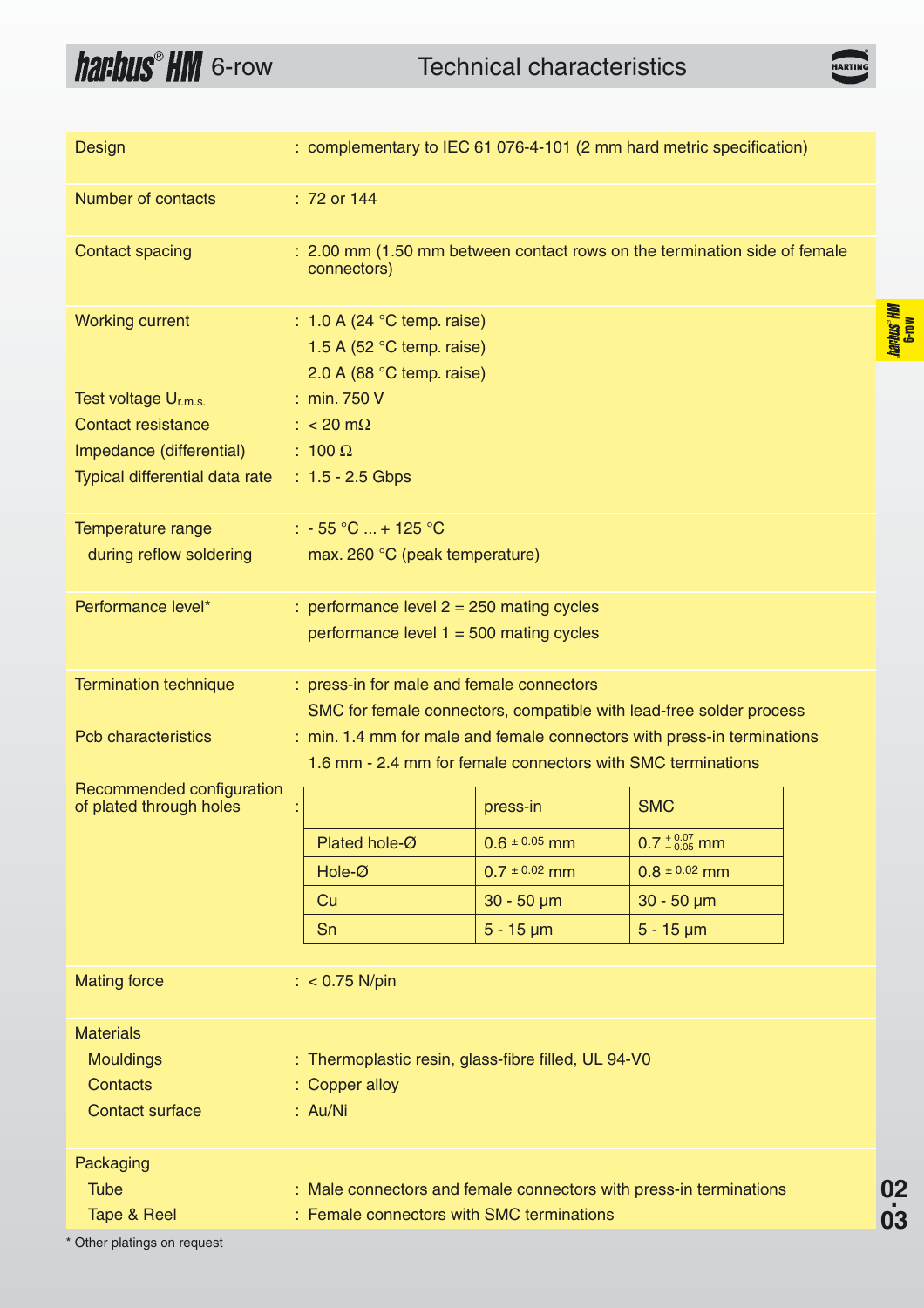### **IART**



#### <span id="page-3-0"></span>Male connectors straight, with press-in termination

Number Contact length [mm] of mating termination Identification contacts side side Part number Contact configuration **02**<br> **02**<br> **04 Connectors** without flange without coding without endwall 72 8.2 3.7 [17 41 072 1204](http://www.harkis.harting.com/cgi-win/sbhtml.dll?crq_qs?&search=17410721204language=e) b **[17 41 072 2204](http://www.harkis.harting.com/cgi-win/sbhtml.dll?crq_qs?&search=17410722204language=e)** 144 8.2 3.7 [17 44 144 1205](http://www.harkis.harting.com/cgi-win/sbhtml.dll?crq_qs?&search=17441441205language=e) **[17 44 144 2205](http://www.harkis.harting.com/cgi-win/sbhtml.dll?crq_qs?&search=17441442205language=e)**  $\frac{1}{9}$  $17119$  $15$ 5 | 13  $\frac{121}{2}$  $2<sup>3</sup>$  $10$  $12$  $14$  $16$  $18$  $20$  22 24  $\delta$ **Connectors** without flange without coding with endwall 72 8.2 3.7 [17 42 072 1203](http://www.harkis.harting.com/cgi-win/sbhtml.dll?crq_qs?&search=17420721203language=e) **[17 42 072 2203](http://www.harkis.harting.com/cgi-win/sbhtml.dll?crq_qs?&search=17420722203language=e)**  $\frac{1}{9}$  $11$  $\overline{z}$  $\overline{5}$ . A 144 8.2 3.7 [17 45 144 1204](http://www.harkis.harting.com/cgi-win/sbhtml.dll?crq_qs?&search=17451441204language=e) **[17 45 144 2204](http://www.harkis.harting.com/cgi-win/sbhtml.dll?crq_qs?&search=17451442204language=e)**  $13$  $15$  $19$  $12$  $18$ 

**02.**

Connector dimensions see pages 02.06 and 02.07. The pin types A, B, C … R, S, T can be mixed in any configuration. Please request the part number.

Thin print part numbers: performance level 1<br>Bold print part numbers: performance level 2 **Bold print part numbers:**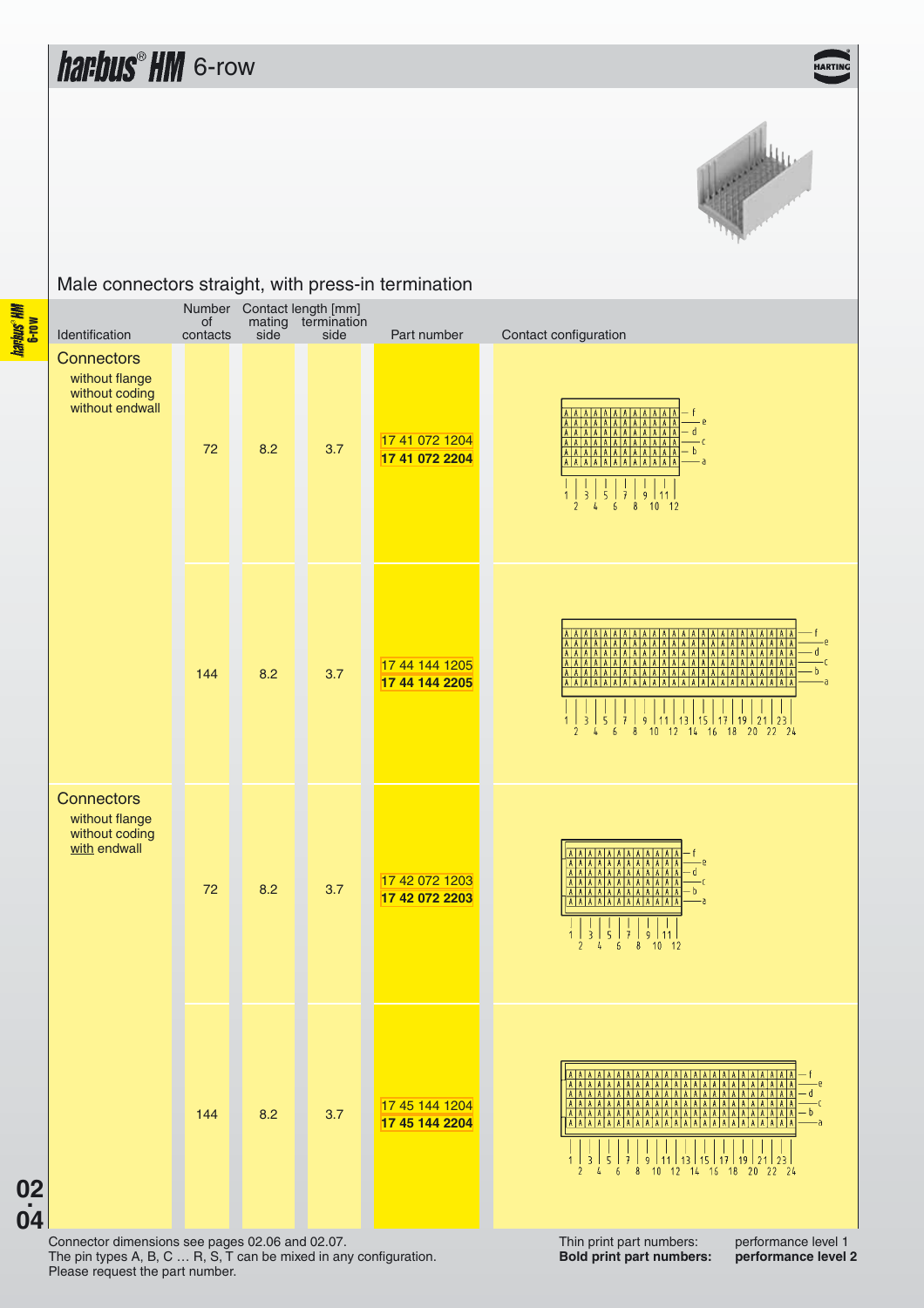

| Identification                                                                              | of<br>contacts | mating<br>side | Number Contact length [mm]<br>termination<br>side | Part number                      | Contact configuration                                                                      |
|---------------------------------------------------------------------------------------------|----------------|----------------|---------------------------------------------------|----------------------------------|--------------------------------------------------------------------------------------------|
| <b>Connectors</b><br>with flange<br>without coding<br>without endwall                       | 72             | 8.2            | 3.7                                               | 17 43 072 1209<br>17 43 072 2209 | optional codi<br>optional<br>AA<br>A A A A<br>AAAAA<br>A A A A A                           |
|                                                                                             | 144            | 8.2            | 3.7                                               | 17 46 144 1207<br>17 46 144 2207 | 2<br>6<br>4<br>optional codi<br>optional                                                   |
| <b>Connectors</b><br>with flange<br>with coding 1<br>without endwall                        | 72             | 8.2            | 3.7                                               | 17 43 072 1211<br>17 43 072 2211 | $A$ $A$ $A$<br><b>AAAAA</b><br>A A A<br>I A<br>$A$ $A$<br>AAA<br>A A A A A A<br> A A A A A |
|                                                                                             | 144            | 8.2            | 3.7                                               | 17 46 144 1209<br>17 46 144 2209 | $\overline{2}$<br>4<br>6                                                                   |
| <b>Connectors</b><br>with flange<br>with coding 2<br>without endwall                        | 72             | 8.2            | 3.7                                               | 17 43 072 1210<br>17 43 072 2210 |                                                                                            |
|                                                                                             | 144            | 8.2            | 3.7                                               | 17 46 144 1208<br>17 46 144 2208 |                                                                                            |
| <b>Connectors</b><br>with flange<br>with coding 3<br>$( = coding 1 + 2)$<br>without endwall | 72             | 8.2            | 3.7                                               | 17 43 072 1212<br>17 43 072 2212 |                                                                                            |
|                                                                                             | 144            | 8.2            | 3.7                                               | 17 46 144 1210<br>17 46 144 2210 |                                                                                            |

#### Male connectors straight, with press-in termination



optional coding 2 optional coding 1

Thin print part numbers: performance level 1<br>Bold print part numbers: performance level 2 **Bold print part numbers:** 

**02.**

Connector dimensions see pages 02.06 and 02.07. The pin types A, B, C … R, S, T can be mixed in any configuration. Please request the part number.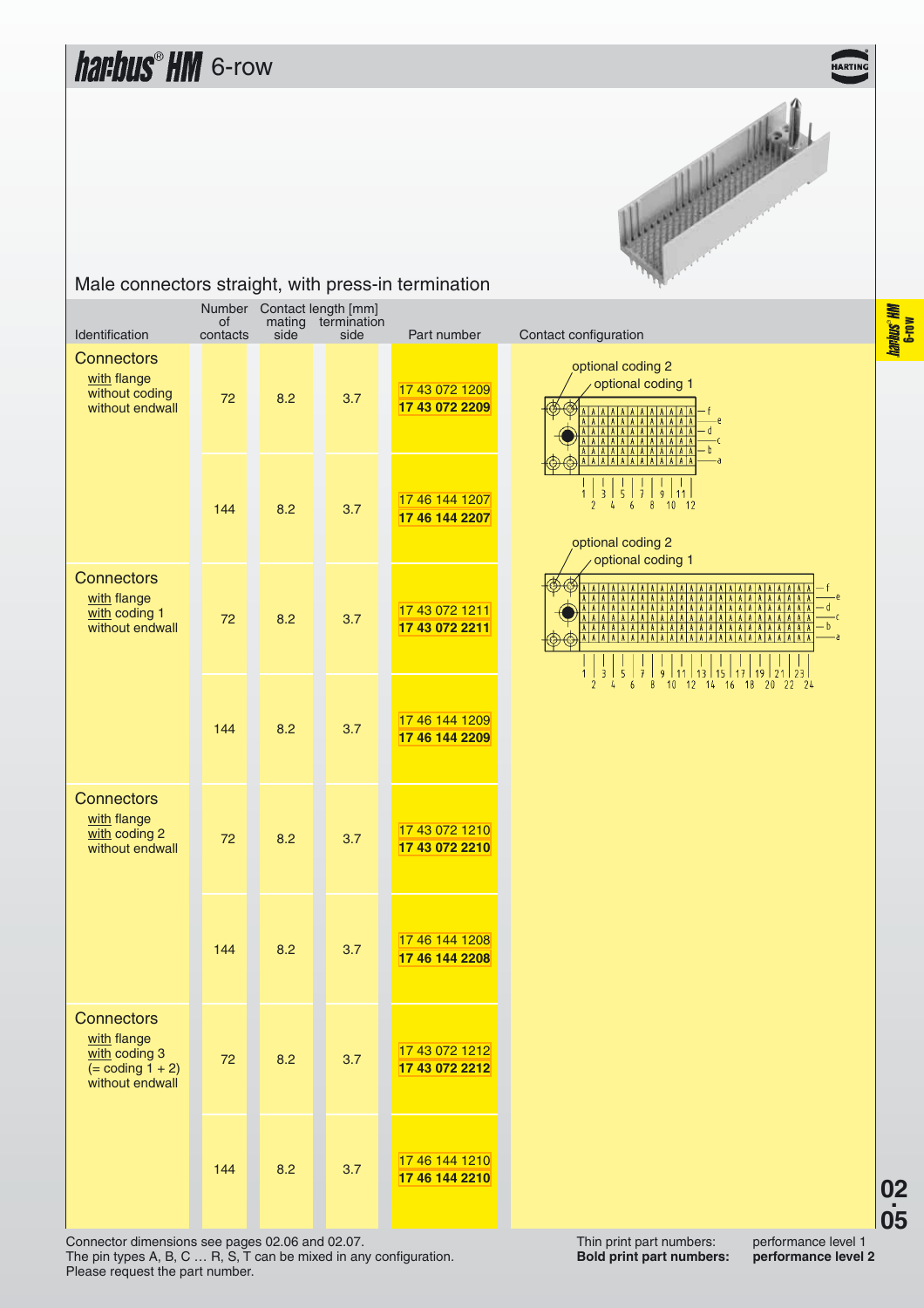HARTIP



### **harbus<sup>®</sup> HM**<br>6-row Drawing **Dimensions in mm** Dimensions in mm and the contract of the contract of the contract of the Dimensions in mm **02**<br>**06**<br>**06** Connector dimensions [mm] Datum plane depth Datum plane depth Pin type A B C K L M  $N$   $\circ$   $n$  $11,2^{\pm0.2}$  $9.7 \cdot 0.2$  $0.1$  $7 \pm 0.2$  $13 + 0.2$  $5 + 0.2$  $16 \pm 0.2$ ė Level 3 Level 2 Level 1 Length for mating without flange without coding without endwall

Male connectors straight, with press-in termination



### $72 \begin{array}{|c|c|c|c|c|c|c|c|} \hline 23.9 & 11 \times \boxed{2} & = 22 \end{array}$  24.9 144  $\begin{vmatrix} 47.9 & 23 \times 2 & = 46 \end{vmatrix}$  48.9 **Contact**  $\begin{array}{c|c}\n\text{Constant} & x_1 & x_2 & x_3\n\end{array}$





Position

13,45 ±0.1



#### Board drillings





**02.**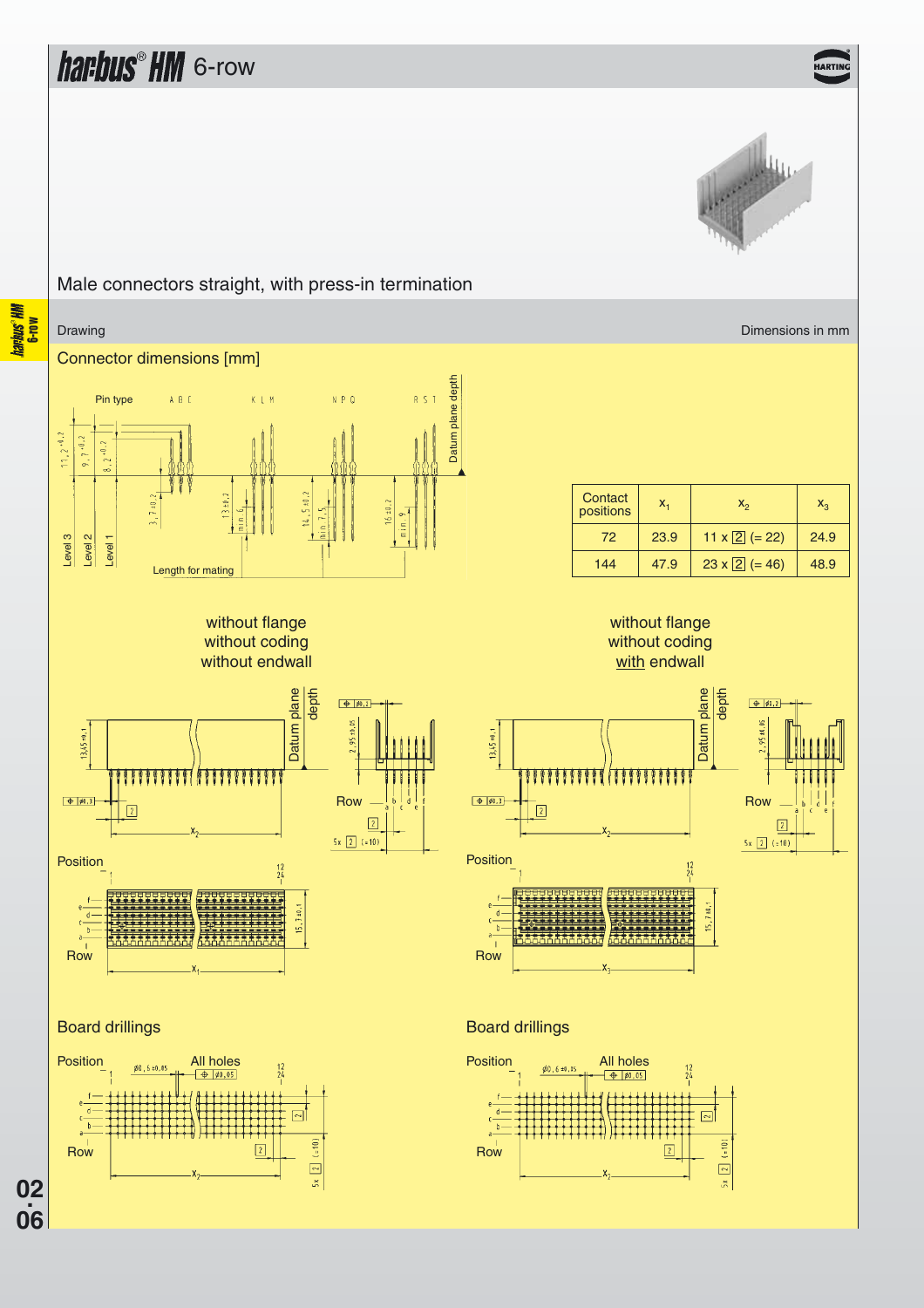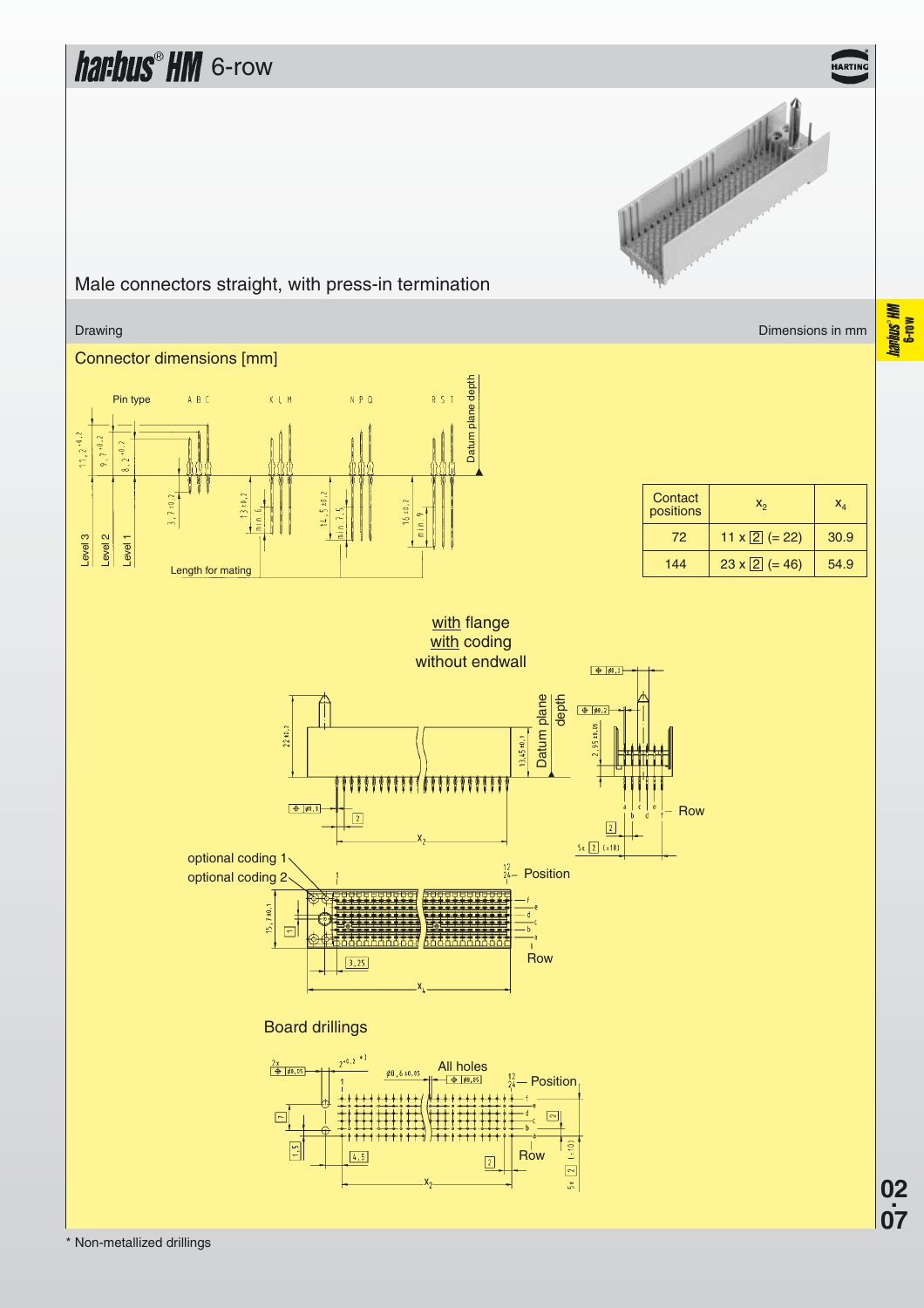<span id="page-7-0"></span>

| <u>renaio componero angloa, min proce in termination</u>                 |          |                                                      |                                  |  |
|--------------------------------------------------------------------------|----------|------------------------------------------------------|----------------------------------|--|
| Identification                                                           | contacts | Number Contact length [mm]<br>of termination<br>side | Part number                      |  |
| <b>Connectors</b><br>without flange<br>without coding                    | 72       | 3.35                                                 | 17 51 072 1102<br>17 51 072 2102 |  |
|                                                                          | 144      | 3.35                                                 | 17 54 144 1102<br>17 54 144 2102 |  |
| <b>Connectors</b><br>with flange<br>without coding                       | 72       | 3.35                                                 | 17 52 072 1105<br>17 52 072 2105 |  |
|                                                                          | 144      | 3.35                                                 | 17 55 144 1105<br>17 55 144 2105 |  |
| <b>Connectors</b><br>with flange<br>with coding 1                        | 72       | 3.35                                                 | 17 52 072 1106<br>17 52 072 2106 |  |
|                                                                          | 144      | 3.35                                                 | 17 55 144 1106<br>17 55 144 2106 |  |
| <b>Connectors</b><br>with flange<br>with coding 2                        | 72       | 3.35                                                 | 17 52 072 1107<br>17 52 072 2107 |  |
|                                                                          | 144      | 3.35                                                 | 17 55 144 1107<br>17 55 144 2107 |  |
| <b>Connectors</b><br>with flange<br>with coding 3<br>$( = coding 1 + 2)$ | 72       | 3.35                                                 | 17 52 072 1108<br>17 52 072 2108 |  |
|                                                                          | 144      | 3.35                                                 | 17 55 144 1108<br>17 55 144 2108 |  |

Connector dimensions see page 02.09.

**02.**

Thin print part numbers: performance level 1<br>Bold print part numbers: performance level 2 **Bold print part numbers:**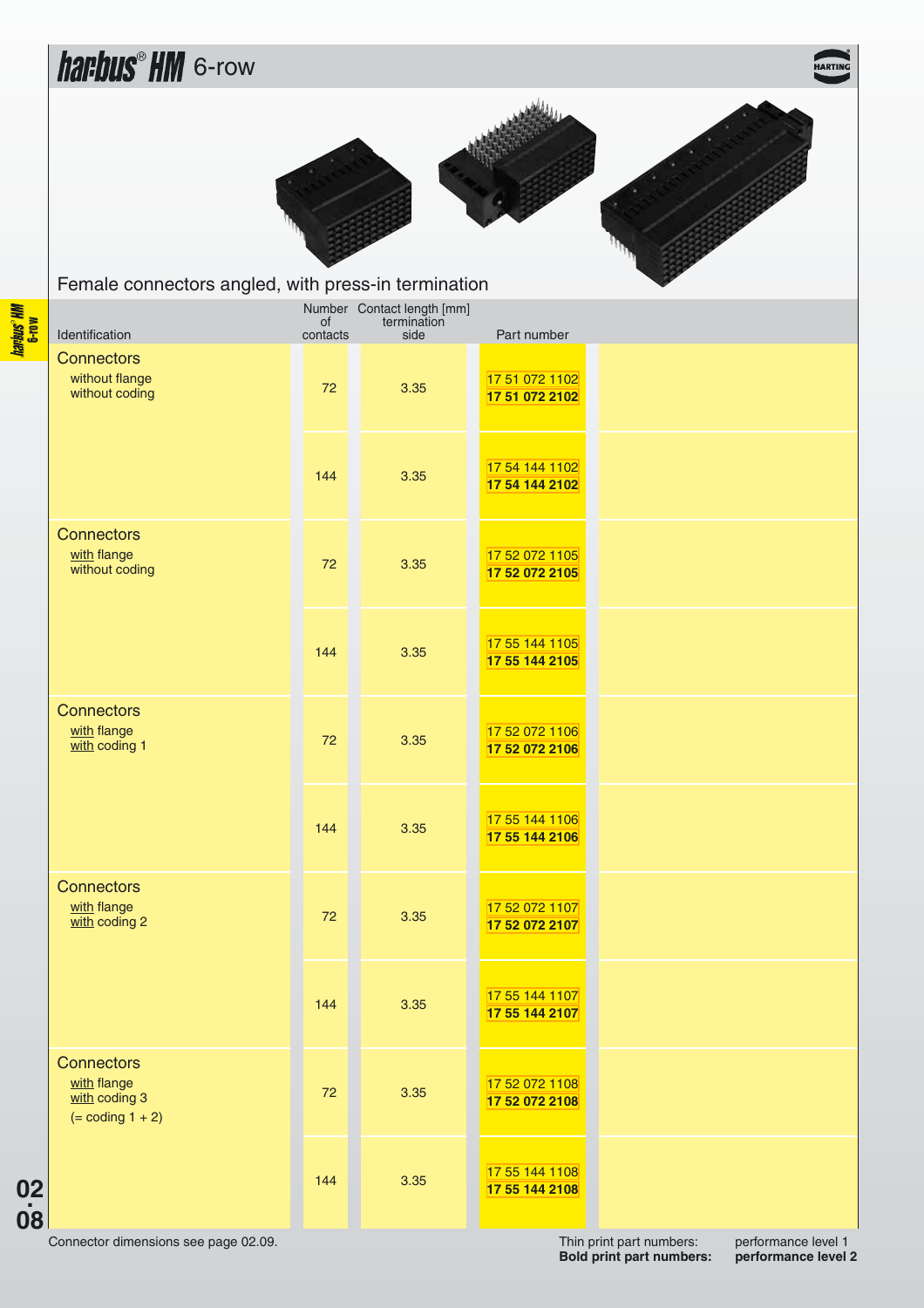

\* Non-metallized drillings

**09**

**Mol-g**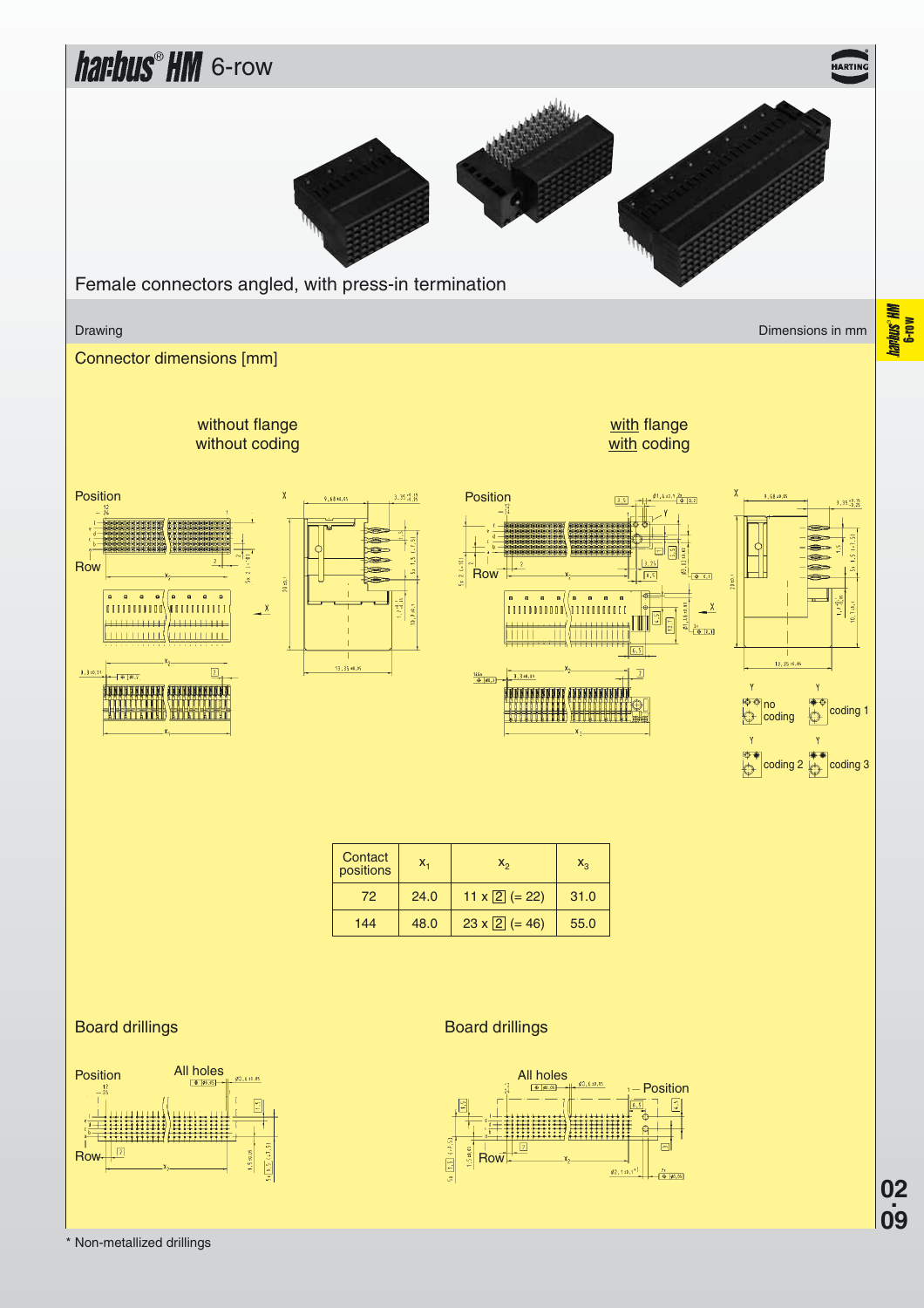**ARTI** 





<span id="page-9-0"></span>Female connectors angled, with solder (SMC) termination

| Identification                                                             | of<br>contacts | Number Contact length [mm]<br>termination<br>side | Part number                      |  |
|----------------------------------------------------------------------------|----------------|---------------------------------------------------|----------------------------------|--|
| <b>Connectors</b><br>without flange<br>without coding                      | 72             | 2.5                                               | 17 51 072 1802<br>17 51 072 2802 |  |
|                                                                            | 144            | 2.5                                               | 17 54 144 1802<br>17 54 144 2802 |  |
| <b>Connectors</b><br>with flange<br>without coding                         | 72             | 2.5                                               | 17 52 072 1805<br>17 52 072 2805 |  |
|                                                                            | 144            | 2.5                                               | 17 55 144 1805<br>17 55 144 2805 |  |
| <b>Connectors</b><br>with flange<br>with coding 1                          | 72             | 2.5                                               | 17 52 072 1806<br>17 52 072 2806 |  |
|                                                                            | 144            | 2.5                                               | 17 55 144 1806<br>17 55 144 2806 |  |
| <b>Connectors</b><br>with flange<br>with coding 2                          | 72             | 2.5                                               | 17 52 072 1807<br>17 52 072 2807 |  |
|                                                                            | 144            | 2.5                                               | 17 55 144 1807<br>17 55 144 2807 |  |
| <b>Connectors</b><br>with flange<br>$with$ coding 3<br>$( = coding 1 + 2)$ | 72             | 2.5                                               | 17 52 072 1808<br>17 52 072 2808 |  |
|                                                                            | 144            | 2.5                                               | 17 55 144 1808<br>17 55 144 2808 |  |

Connector dimensions see page 02.11.

**02.**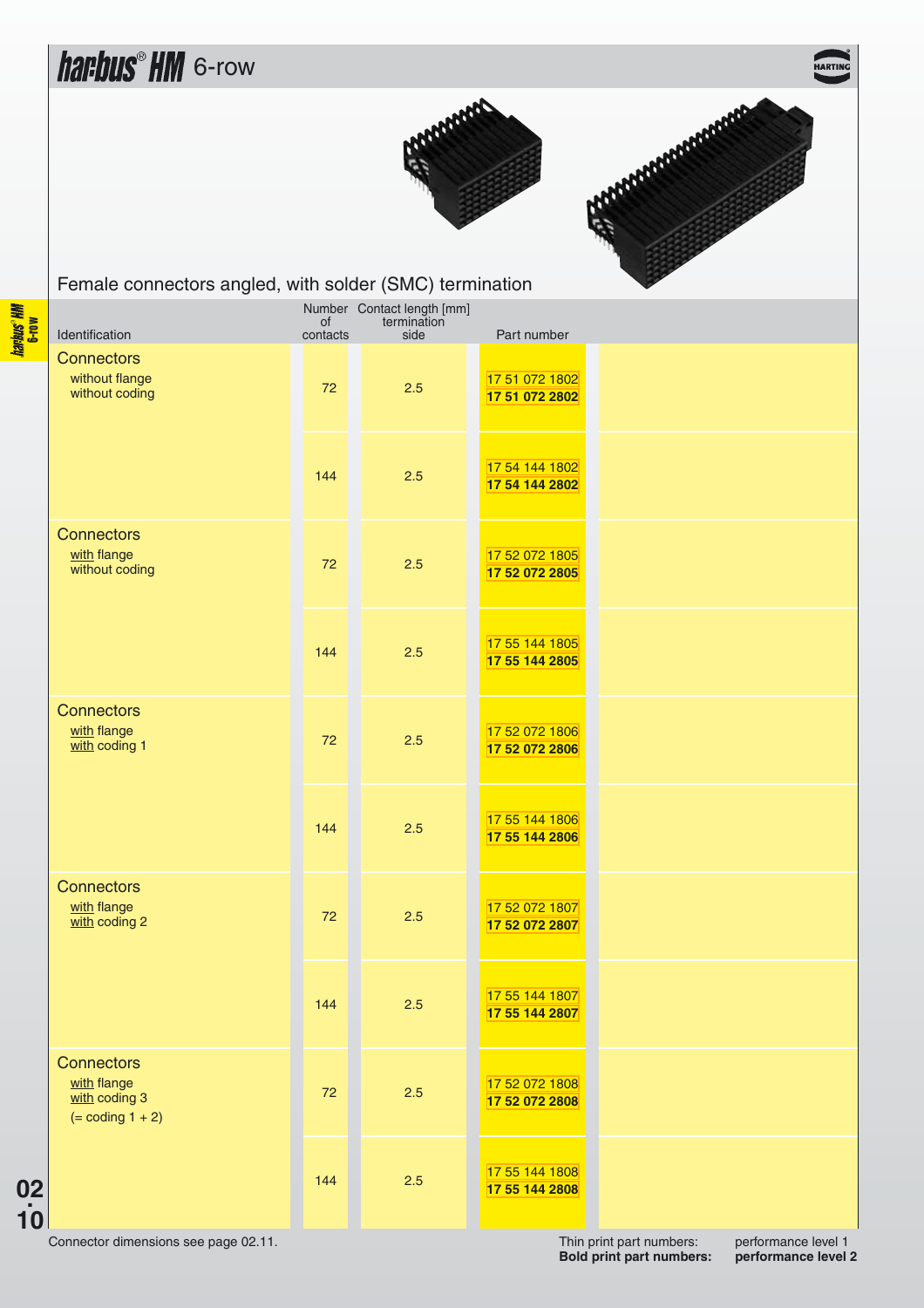

\* Non-metallized drillings

**02.**